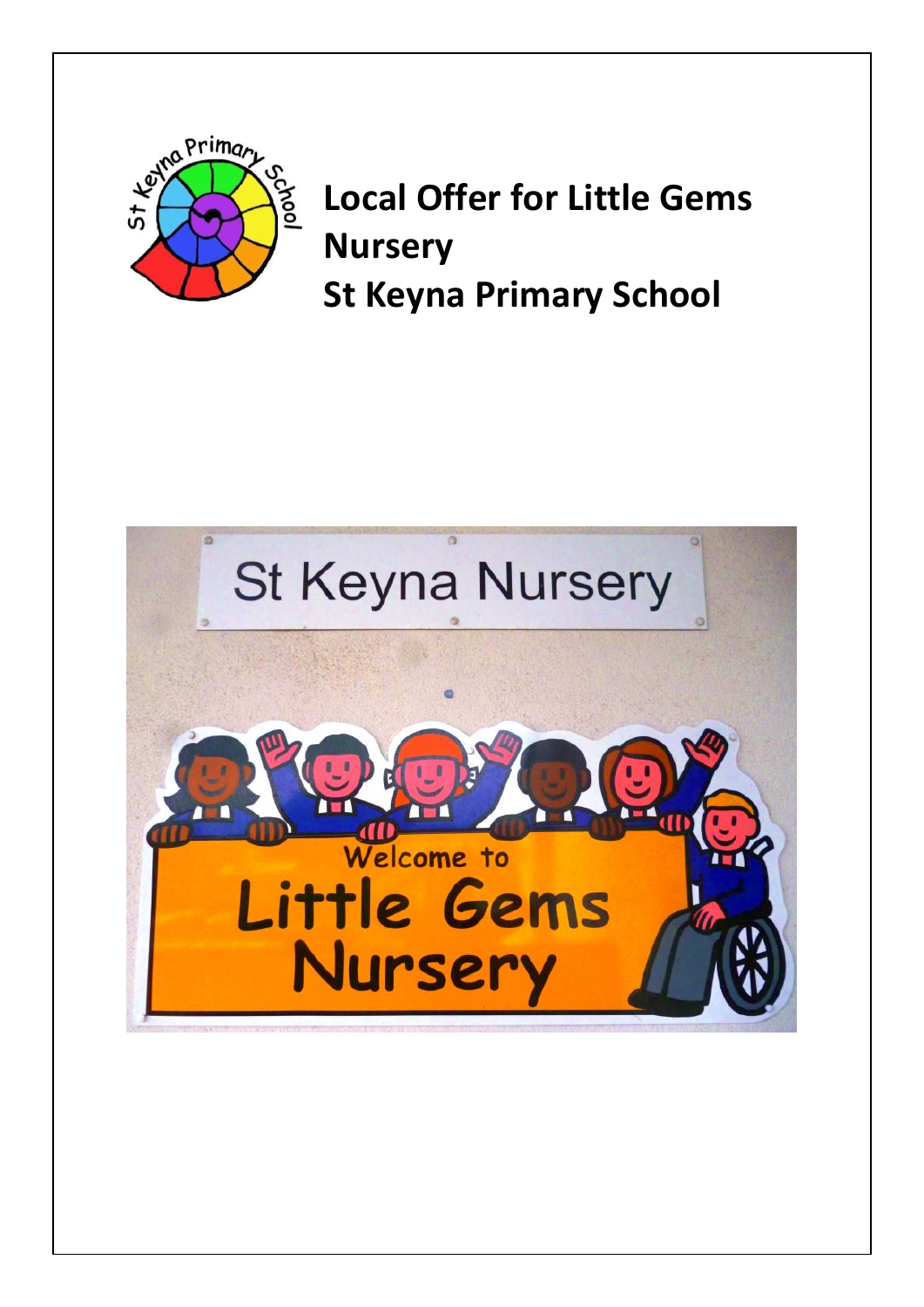# Some of the terminology:

| <b>SENDCo</b>                                         | Special Educational Needs and Disability Co-<br>ordinator                                                                                  |
|-------------------------------------------------------|--------------------------------------------------------------------------------------------------------------------------------------------|
| TA                                                    | <b>Teaching Assistant</b>                                                                                                                  |
| <b>Education Health and Care</b><br>Plan (EHCP)       | A statutory document that outlines child's<br>significant needs and the outcomes they are<br>working towards                               |
| <b>PLP</b>                                            | Personal Learning Plan                                                                                                                     |
| <b>CAMHS</b>                                          | <b>Children and Adolescent Mental Health</b><br>Service                                                                                    |
| <b>MHST</b>                                           | Mental Health Support Team                                                                                                                 |
| <b>Education Mental Health</b><br>Practitioner (EMHP) | A person from the MHST who provides low<br>intensity interventions to children with 'mild to<br>moderate' presenting mental health issues. |
| Speech and Language<br>Therapist (SALT)               | A person who assesses and provides therapy<br>for speech, language and communication<br>problems                                           |
| <b>Occupational Therapist</b><br>(OT)                 | a person who assesses physical conditions<br>and motor skills, provides support and therapy<br>to address these needs                      |
| Health Visitor (HV)                                   | works with parent/carers of younger children to<br>assess what support is needed                                                           |
| Paediatrician                                         | a doctor who looks at specific health issues,<br>diseases and disorders related to children's<br>stages of growth and development          |
| <b>Educational Psychologist</b><br>(EP)               | a person who can provide assessment and<br>support around children's learning needs and<br>possible barriers to learning                   |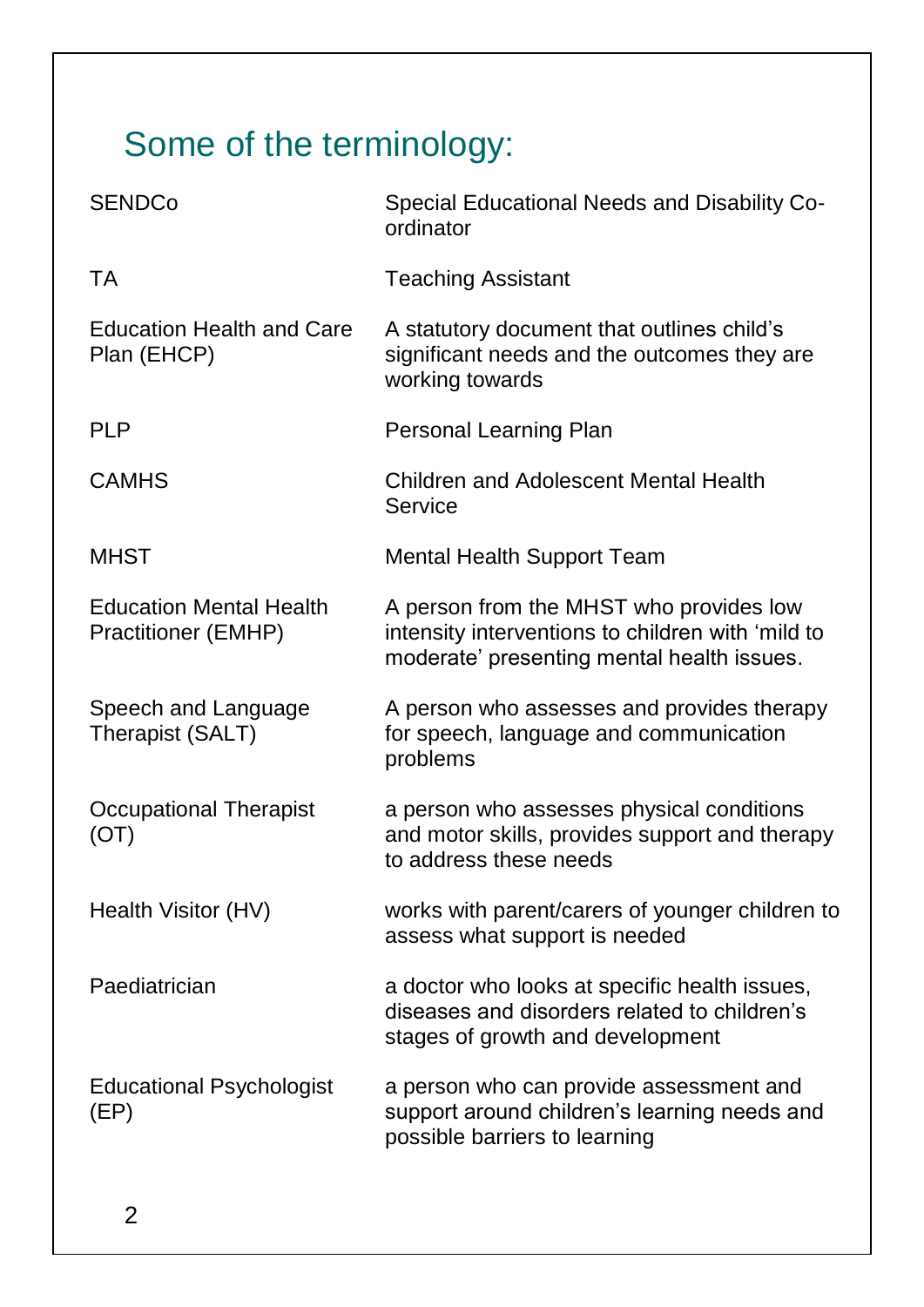# **Contents**

| How does Little Gems Nursery know if children need extra help? p 4                                                                  |                |
|-------------------------------------------------------------------------------------------------------------------------------------|----------------|
| What should I do if I think my child may have special<br>educational needs?                                                         | p <sub>5</sub> |
| How will Little Gems Nursery support my child?                                                                                      | $p_{0}$        |
| How will the curriculum be matched to my child's needs?                                                                             | p8             |
| How will both you and I know how my child is doing and how<br>will you help me to support my child's learning?                      | p 9            |
| What support will there be for my child's overall wellbeing?                                                                        | p10            |
| What specialist services and expertise are available at or<br>accessed by Little Gems Nursery?                                      | p12            |
| What training will the staff supporting children and young<br>people with SEND have had or be having?                               | p13            |
| How will my child be included in activities outside the<br>classroom including school trips?                                        | p13            |
| How accessible is Little Gems Nursery and the school<br>environment?                                                                | p14            |
| How will Little Gems Nursery prepare and support my child to<br>transfer to a new setting or school at the next stage of education? | p15            |
| How are Little Gems Nursery's resources allocated and<br>matched to children's special educational needs?                           | p16            |
| How is the decision made about what type and how much<br>support my child will receive?                                             | p17            |
| How are parents/carers involved in Little Gems Nursery?<br>How can I be involved?                                                   | p18            |
|                                                                                                                                     |                |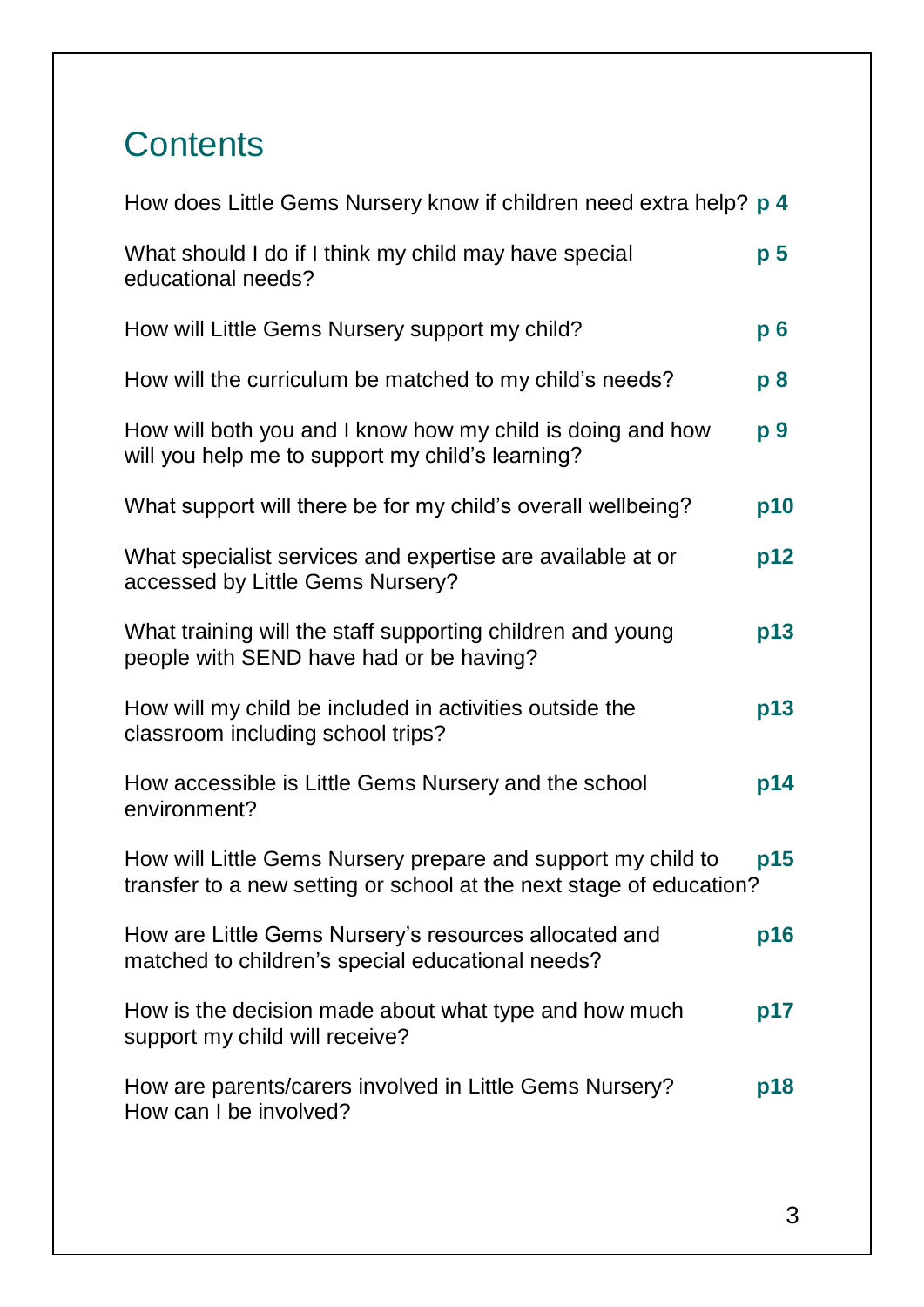#### **How does Little Gems Nursery know if children need extra help?**

- The progress and wellbeing of children in the Nursery is constantly monitored through daily observations by Nursery staff.
- The School SENDCo (Special Educational Needs and Disability Co-ordinator), Mr Daniel Jones, speaks frequently to the Nursery teacher, Mrs Clair Hicks.
- In addition, we hold Pupil Progress Reviews 3 times a year, where any concerns about learning and progress are raised. These meetings are attended by the Headteacher, Mr Steve Gumm, and other members of the school Leadership Team.
- If we are concerned about your child's learning and progress, Mrs Hicks or Mr Jones will speak directly to you to discuss what we can do to support your child.

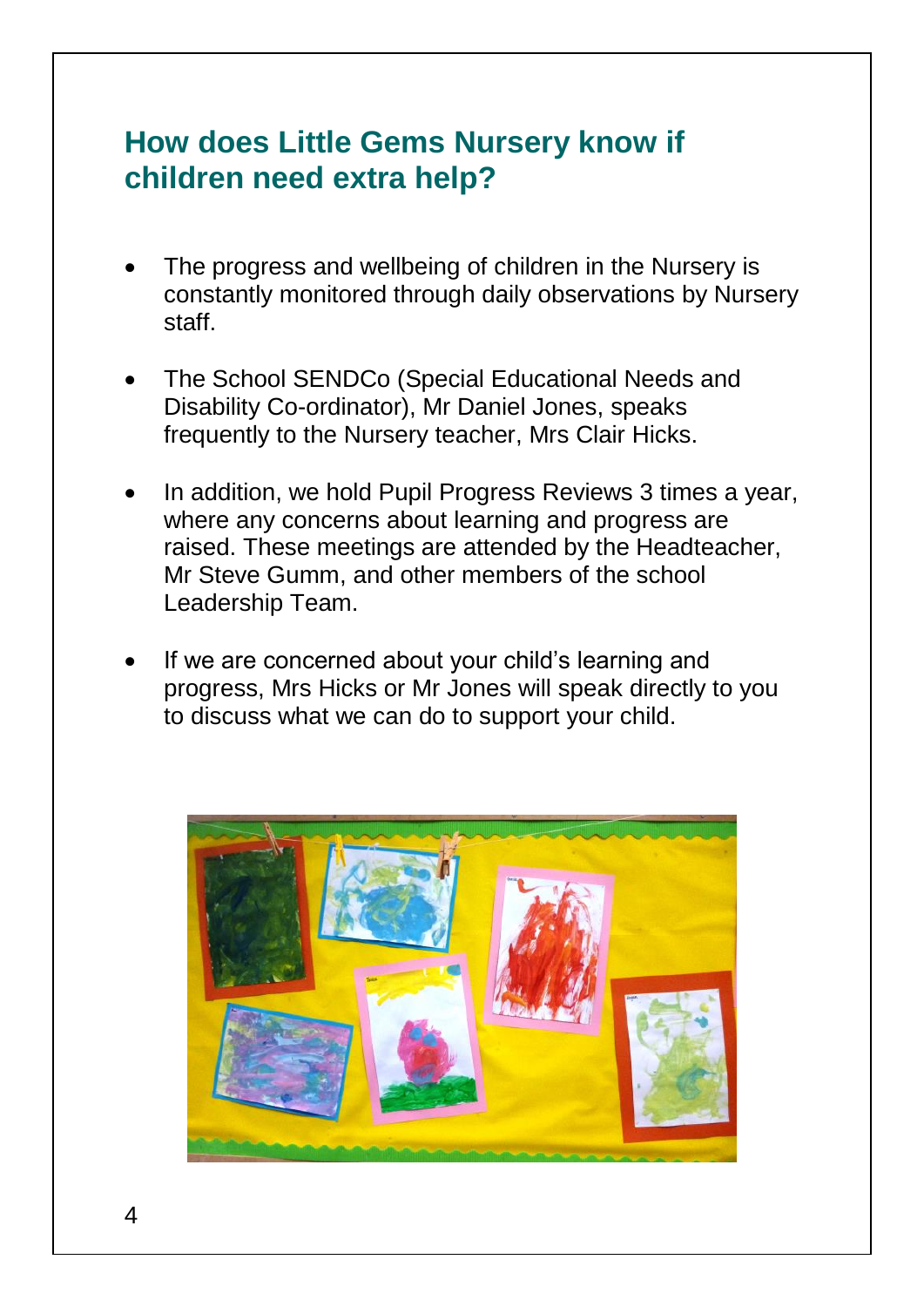#### **What should I do if I think my child may have special educational needs?**

- If you have any concerns about your child's learning, development or progress, speak first of all to Mrs Hicks. Sometimes a short period of support can help and your child's teacher can, together with you, identify what support needs to be put in place.
- You can also ask to speak to Mr Jones (SENDCo).
- Your child's needs may also be more long term, and we may need to engage the advice of other professionals, such as a Speech and Language Therapist, Occupational Therapist, Health Visitor, Paediatrician or Educational Psychologist. These professionals can help by assessing what your child needs and how best to work together to support him or her.
- If you think this kind of advice is needed, you can speak to Mr Jones (SENDCo). It may be appropriate to set up a meeting where the different professionals can meet with you.

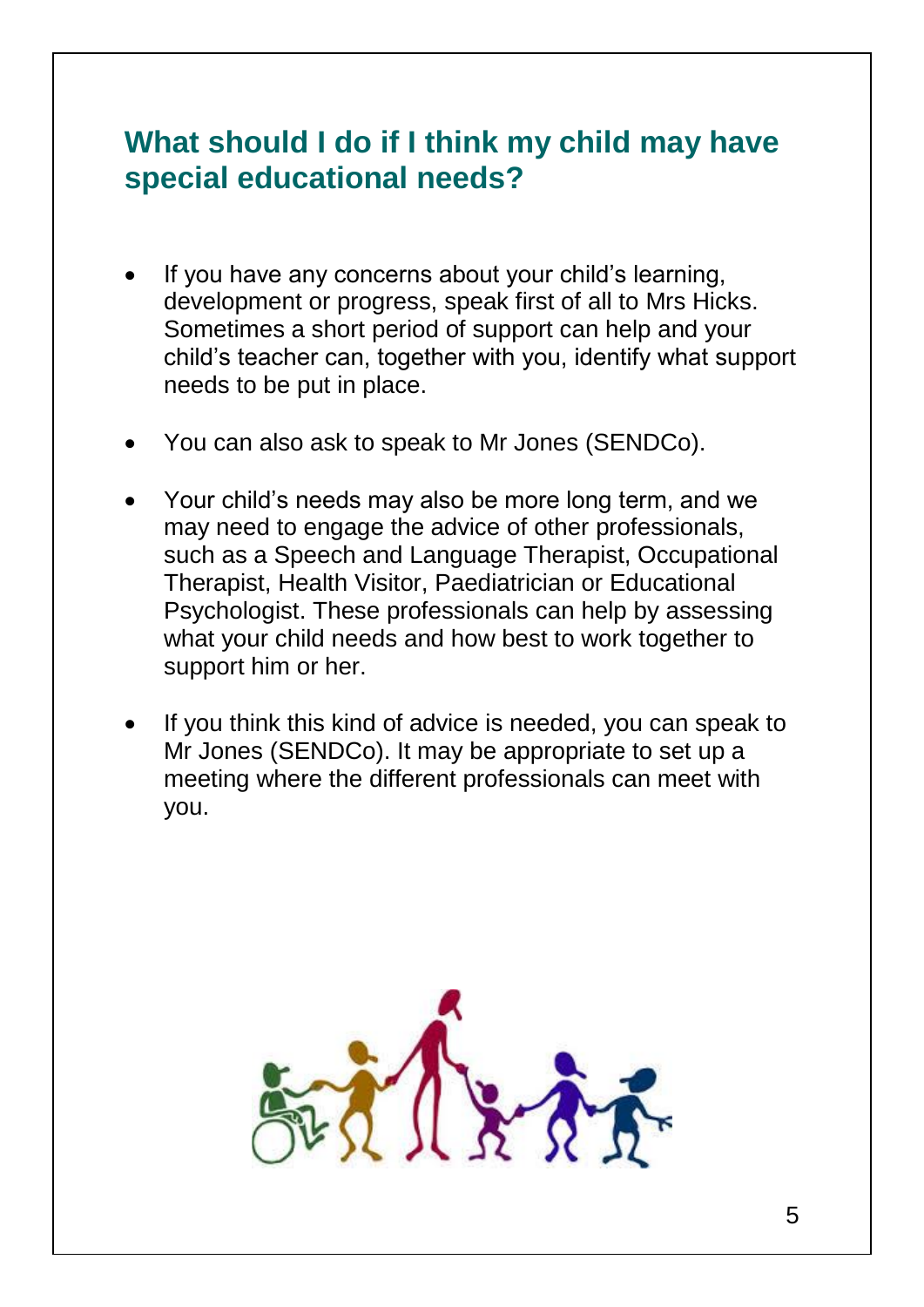### **How will Little Gems Nursery support my child?**

- If your child needs some specific support, a Personal Learning Plan (PLP) will be set up. This plan, which is set up with you, your child and Nursery staff together, will identify what your child needs in order to be supported and how he or she can be helped to achieve specific targets that are set to address his or her needs. These targets will take into account the advice of any other professionals who are involved with your child.
- Mrs Hicks and other Nursery staff (Teaching Assistants) will work with your child to provide the support needed. The plan will explain who is working with your child and how often. Mrs Hicks will explain the plan to you and help you understand what is being done to support your child.
- Mr Jones (SENDCo) may be involved if his advice is needed or if your child's needs are complex.
- If a child's needs are complex, he or she may also need an Education Health and Care Plan. There are strict criteria for judging whether this is needed, and a request for Education Health and Care (EHC) Needs Assessment would need to be made to the Local Authority by the school. The decision to make such a request would be made with you and your child through regular meetings to discuss your child's needs, progress and education.
- Other professionals and school staff would be involved in making such a decision. Mr Jones (SENDCo) has the responsibility to gather the necessary evidence and complete the Local Authority's paperwork ready to submit a request for an EHC Needs Assessment.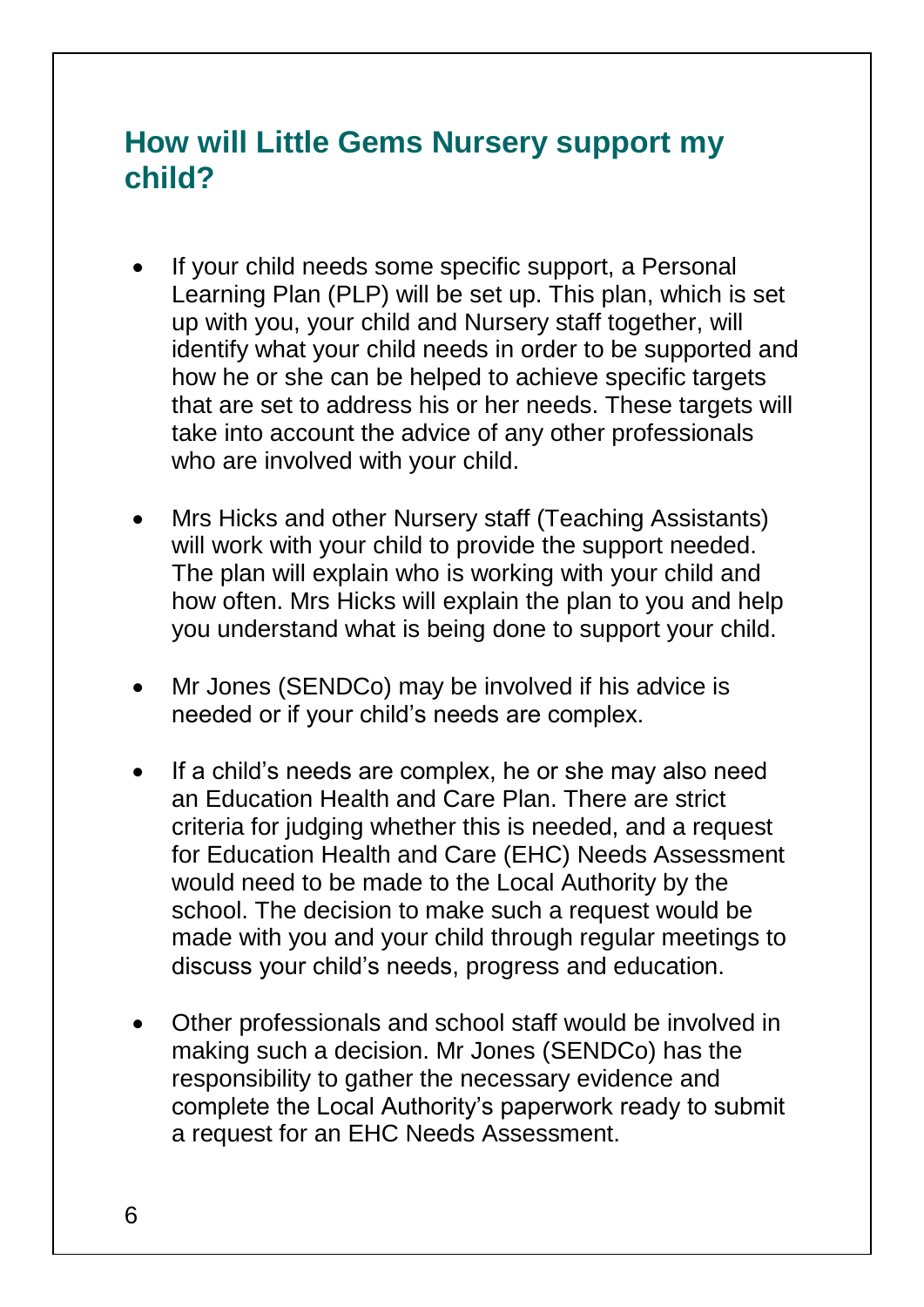- Mr Gumm (Headteacher) is responsible for monitoring and overseeing the work that is done by Mr Jones and class teachers, and the school Governors also have responsibility for ensuring that your child's needs are met appropriately. One member of the Governing Body takes specific responsibility for Special Educational Needs and/or Disability.
- Mr Jones and Mrs Hicks, under the direction of Mr Gumm, are responsible for monitoring the impact of any intervention support your child receives and for ensuring that it is effective and appropriate. We also have a responsibility to ensure the right support is given and that it is effective. This is done through assessment, regular reviews with you and discussions with staff.

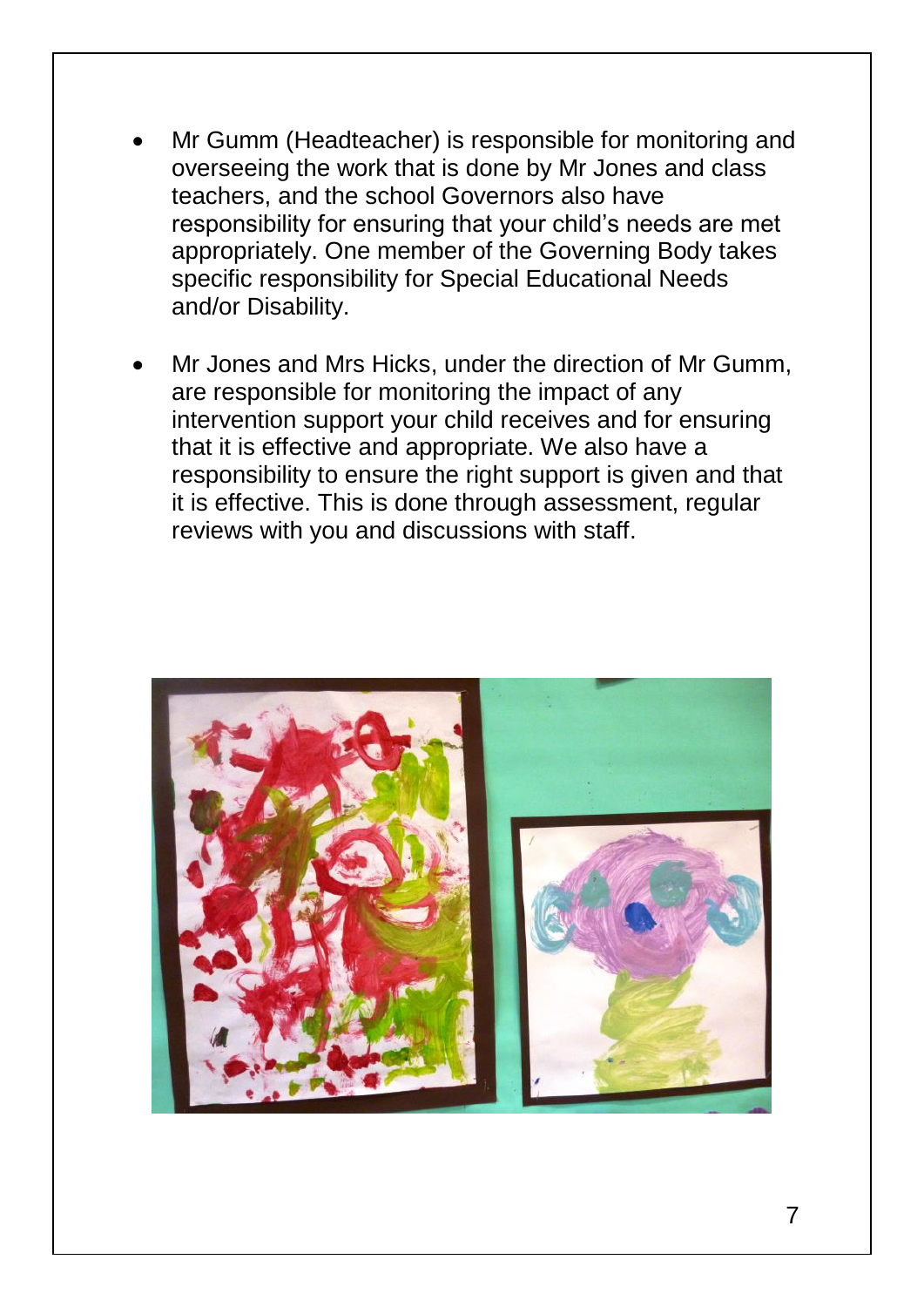# **How will the curriculum be matched to my child's needs?**

- When we plan the learning experiences for children in the Nursery, we think carefully about the different needs the children have, and we endeavour to differentiate the activities or tasks so that children can experience challenge and success at a level that is right for their learning needs.
- The support detailed on a Personal Learning Plan will also make very specific exactly how your individual child needs to experience learning. This careful planning and good practice will mean that your child is able to engage effectively with learning activities and will be working at a level that is appropriate for him or her.

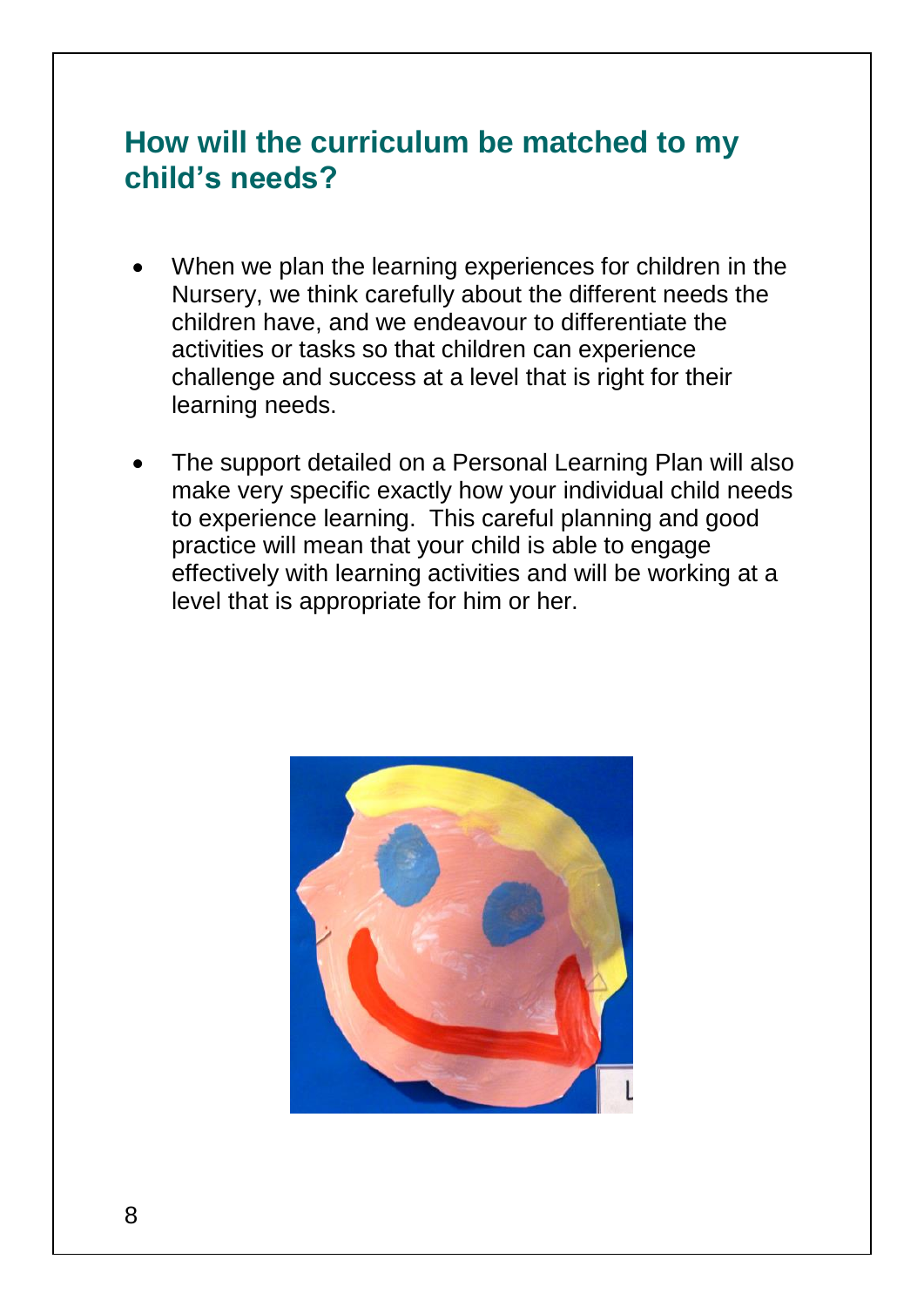# **How will both you and I know how my child is doing and how will you help me to support my child's learning?**

- You will receive a report at the end of the academic year and you will also have opportunities to meet with Mrs Hicks and Mr Jones at formal Parents' Evenings. In addition to this, Mrs Hicks will speak to you informally whenever needed, and we encourage you to come and talk to us if ever you need to. These meetings provide an opportunity to not only discuss your child's progress but to explain to you how your child's learning is planned for and carried out, and how you can help. The ways in which you can support your child will be discussed and may also be included on your child's Personal Learning Plan. We believe that children make the best progress when home and school work together.
- Your child's Personal Learning Plan will be reviewed at least three times a year and you will be invited to be a part of this process. Sometimes a formal meeting will be set up to do this, and at other times the Nursery staff will write up their reviews and ideas for future learning and these will be discussed with you – we record your views and a new plan is set up as a result of this process. The progress your child is making is monitored both as support is given and at the end of a period of support, with all those adults who may be working with your child providing feedback.
- Sometimes a child's needs are complex and it may be helpful to have a Home-School Communication Book set up so that communication between home and school can take place daily. This is a useful way of staying in touch and working together.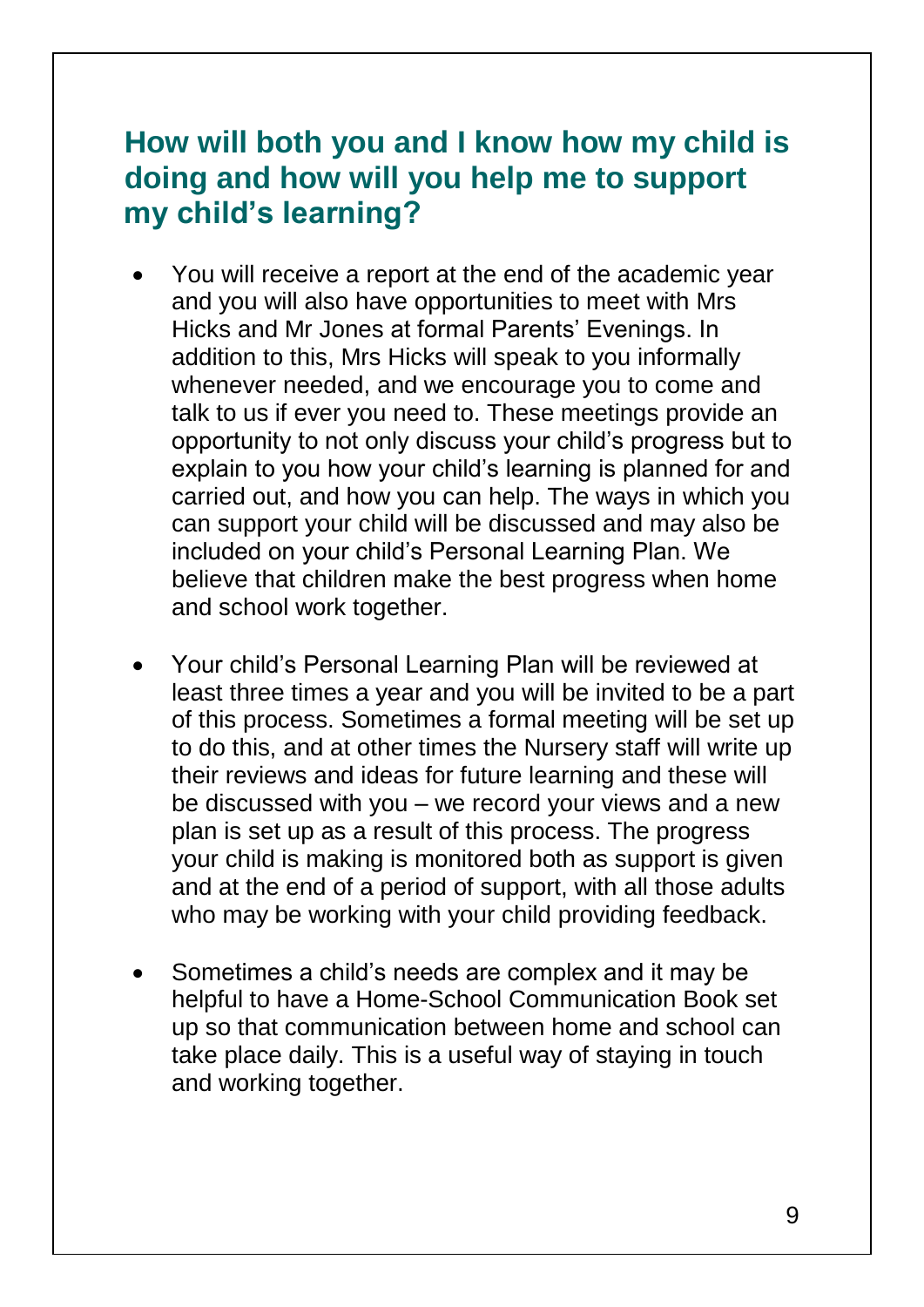#### **What support will there be for my child's overall wellbeing?**

- Your child's happiness and wellbeing is very important to us. Through the daily observations that are part of the Nursery's good practice, Mrs Hicks and other Nursery staff members will constantly be monitoring your child's needs. Many activities are planned which encourage the social and personal development of each child and also help them to relate positively to other children and to adults. We are particularly careful to be aware of the needs of children with Special Educational Needs and/or Disability and may include on their Personal Learning Plans strategies that are specifically aimed at developing confidence, self-esteem, enjoyment of learning, social communication, etc. Mrs Hicks will speak to you if he or she has any concerns or celebrations to share with you, and you are encouraged to tell us of anything you feel we need to know or provide support for.
- We follow the school's medicines policy, and will work with you to set up a medical Health Care Plan which is personal to your child and his or her needs if this is required. These plans detail a child's specific medical and health needs and set out the care that is needed. If particular training is needed for staff (e.g. in the care of a child with conditions such as severe allergies, Diabetes, Epilepsy) we ensure this is given and regularly updated.
- Good practice and thorough planning in the Nursery usually means that any potential behaviour issues are avoided, but sometimes a child may need specific support to learn appropriate ways of behaving. Our aim is to teach children to regulate their own behaviour thorough good role modelling and positive praise, but if your child is finding this difficult, we will speak to you and may identify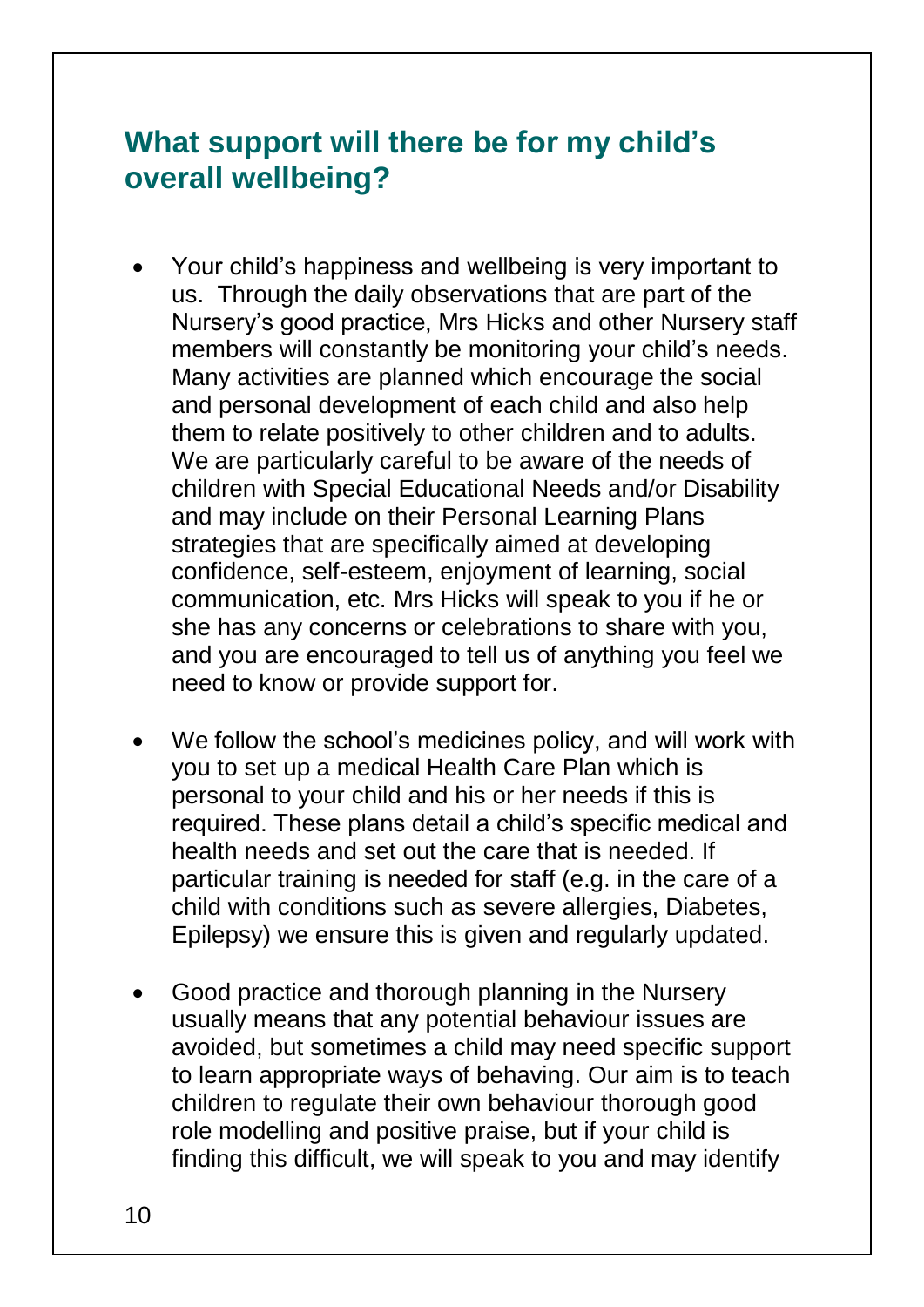some specific strategies for helping your child learn expected ways to behave. We may need to include these strategies on a Personal Learning Plan.

 Although the children in Nursery are very young, we try and find ways to involve them in reflecting on their learning and progress. Much of this is done day to day through conversations during and after learning and play activities. When children have Special Educational Needs and/or Disability we use 'All About Me' forms, which detail information about your child, and which include statements such as 'Things I like' and 'What you need to know about me', and we use our observations, conversations with children and discussions with you, as a basis for the information that is included. These forms help everyone who works with your child to know his or her personal needs and how to provide the right support for him or her.

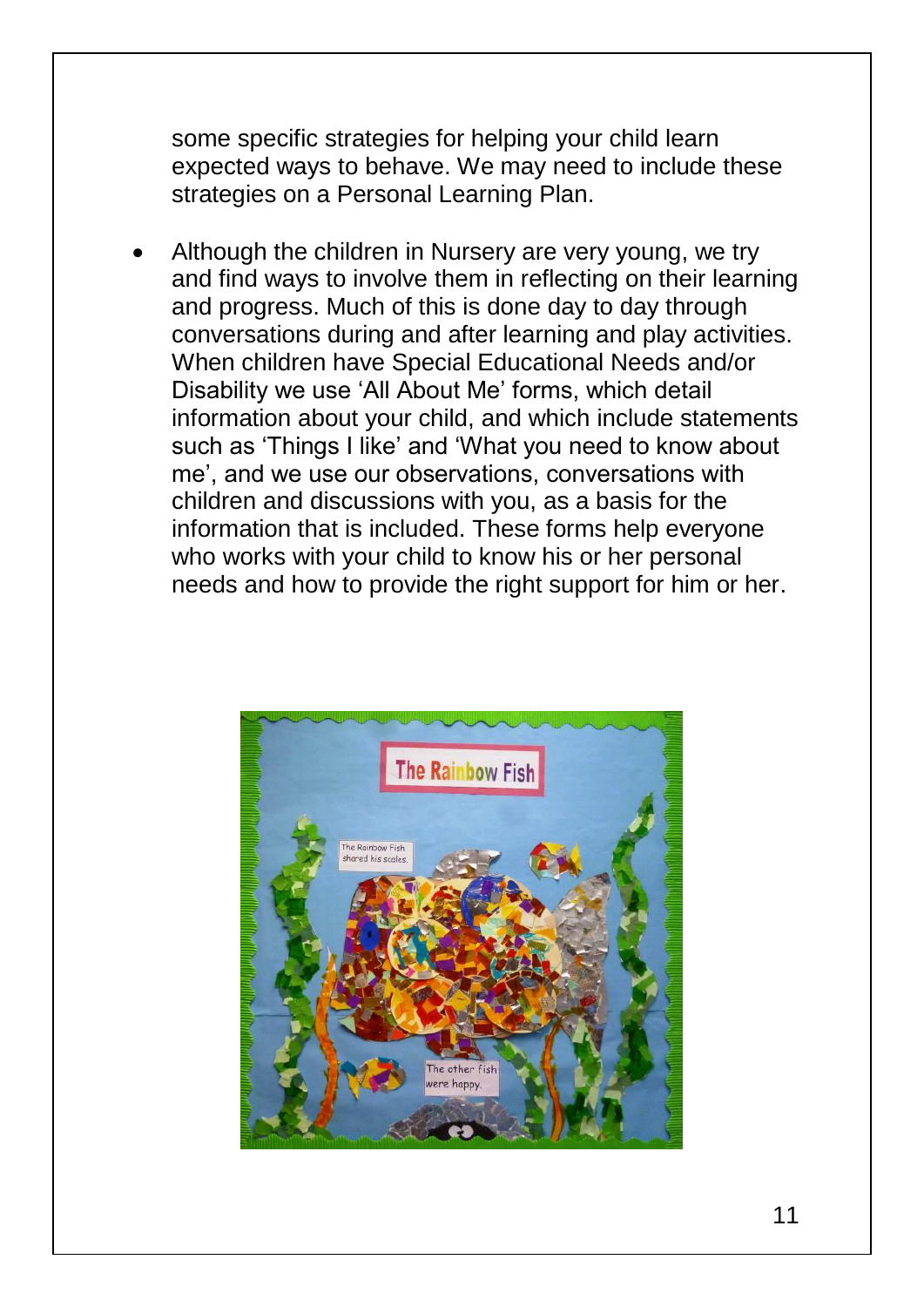#### **What specialist services and expertise are available at or accessed by Little Gems Nursery?**

- The school and the Nursery have a long established ethos of working closely with other agencies and professional services to ensure children and their families are well supported. We work with Health Visitors, GPs and Paediatricians, Speech and Language Therapists, Occupational Therapists, School Nurse, Mental Health Support Team (MHST), Children and Adolescent Mental Health Service(CAMHS), Behaviour Support Specialists, Play Therapists, Educational Psychologists, Specialist Nurses (Diabetes, ADHD, Dermatology, etc), Social Care and Family Support Services and School's Sensory Service amongst others.
- We are well practised in multi-agency working and believe that a joined up approach provides the best support.
- Within the school, we have staff who are experienced and have had training in providing support for a range of needs, such as Speech and Language, Thrive, Play-based therapy, Nurture, and a range of interventions to support learning.

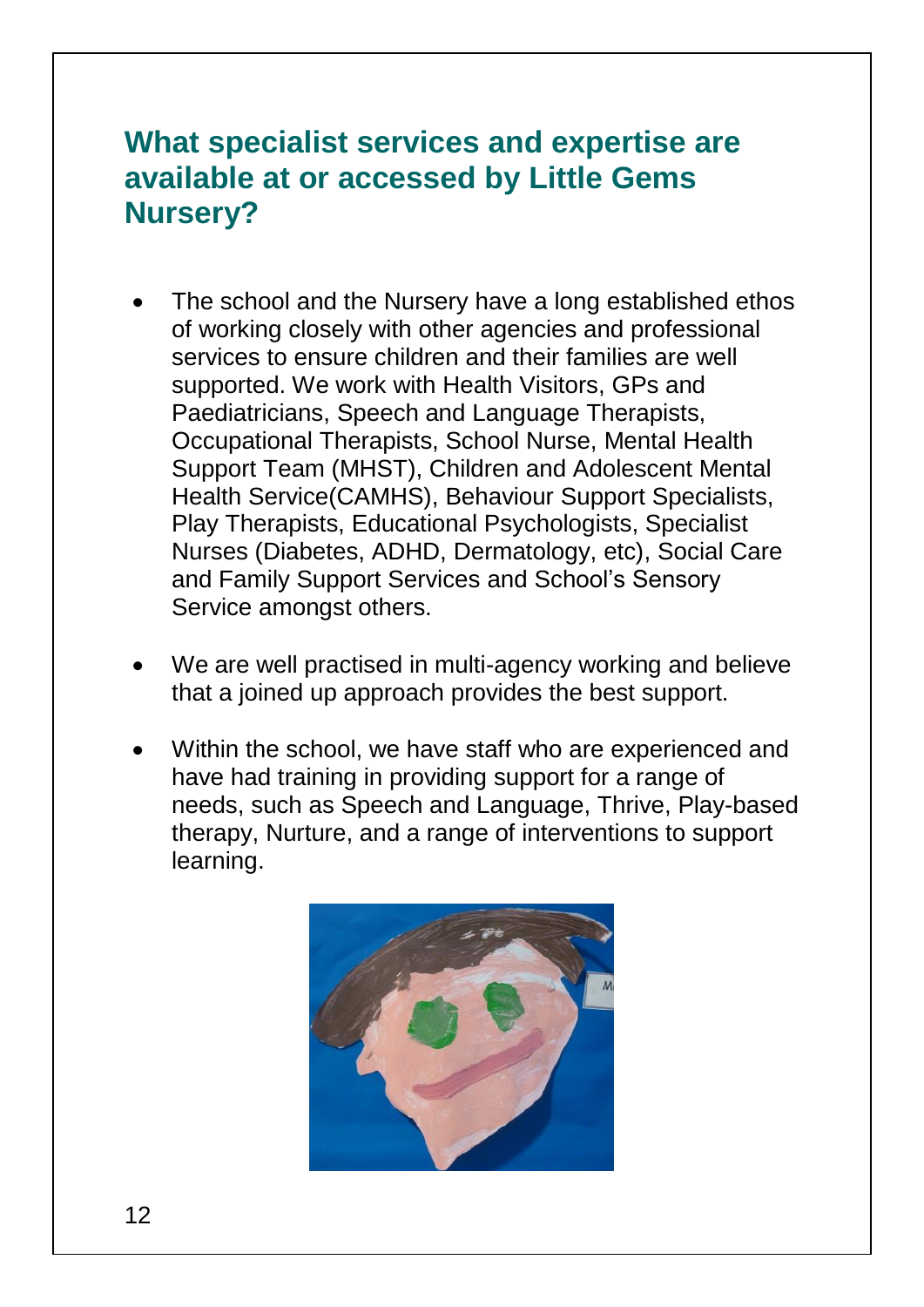# **What training will the staff supporting children and young people with SEND have had or be having?**

- We take advantage of training opportunities to develop our skills further, and make every effort to learn how to support individual children's specific needs, using the training and advice offered by specialists. Staff members have recently been trained in managing the care of children with Diabetes Type 1, Epilepsy, Severe Allergies (Epipen), Theraplay, Sensory Processing, ADHD, Specific Learning Difficulties and Speech and Language Therapy.
- We are always looking at training needs, planning further training such as learning how to use Makaton, developing Speech and Language skills in the Early Years and supporting children with Autistic Spectrum Disorder.

#### **How will my child be included in activities outside the classroom including school trips?**

- It is our aim to remove barriers so that all children are able to access the activities that are offered, whether this is in the everyday running of the Nursery or for special events such as trips and visits. We plan activities carefully and thoughtfully, identifying children with specific needs and ensuring that they will be able to access the learning and enjoyment that is being offered.
- We carry out risk assessments and ensure there are plans for potential health and safety needs. We work closely with parents/carers in planning for these events, and are always happy for parents/carers to accompany us and support their children if this is necessary.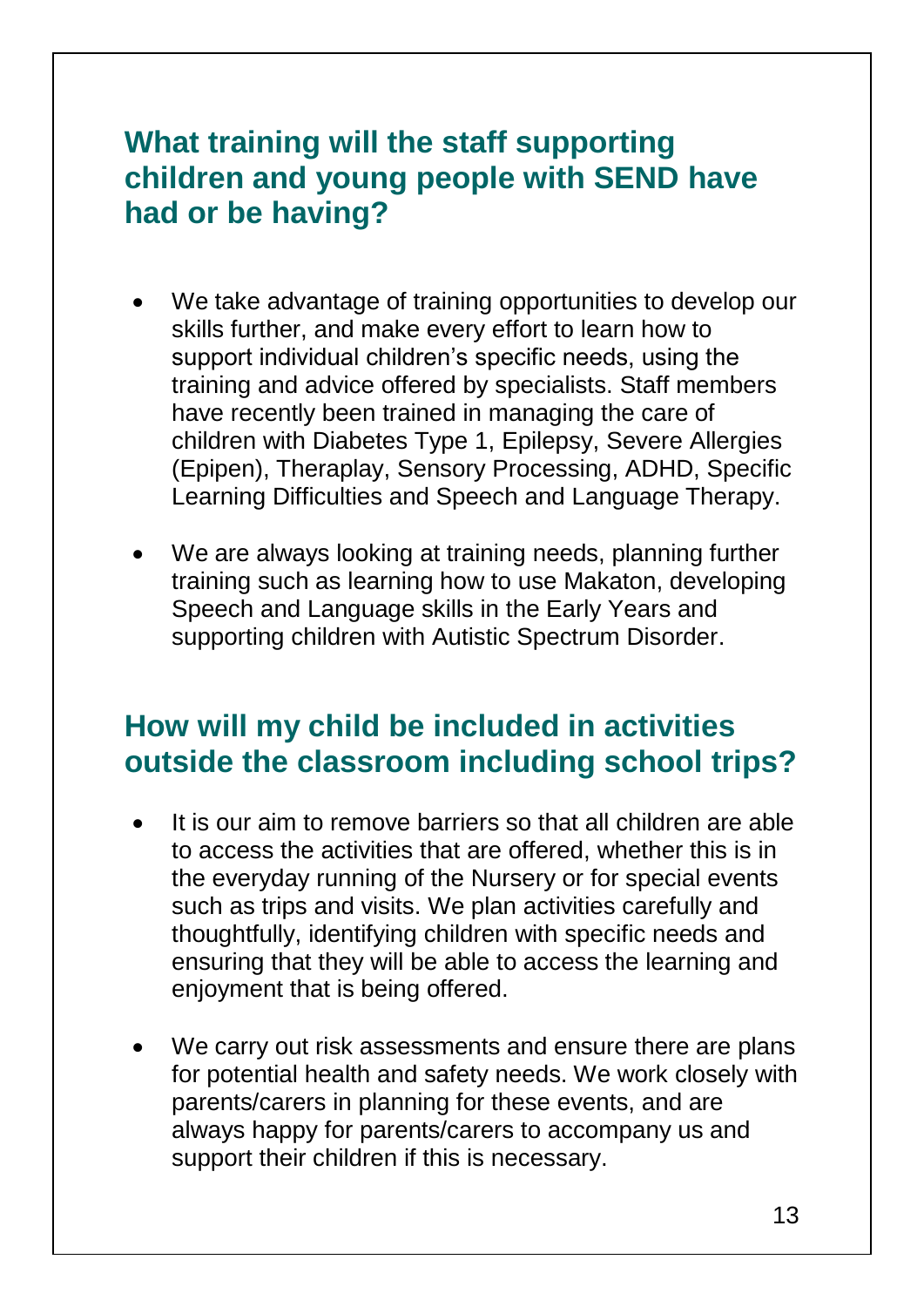#### **How accessible is Little Gems Nursery and the school environment?**

- The school and Nursery are accessible to wheelchair users and those with mobility difficulties and we have a hearing loop. We always seek to find ways to improve our services for those with specific disabilities, and also seek the advice of specialist teachers working with children who have visual or auditory impairment if needed. There are accessible changing and toilet facilities in the building. School and Nursery documents are available for those requesting them in different formats such as Braille.
- We endeavour to support parents/carers and families for whom English is an additional language, sometimes engaging the support of other language speakers in the school community and seeking specialist interpretation support if needed.
- Resources and equipment for individual children with Special Educational Needs and/or Disability are provided on a needs basis, but we also seek to provide a wide range of learning and play resources that support the learning needs of our pupils with Special Educational Needs and/or Disability.

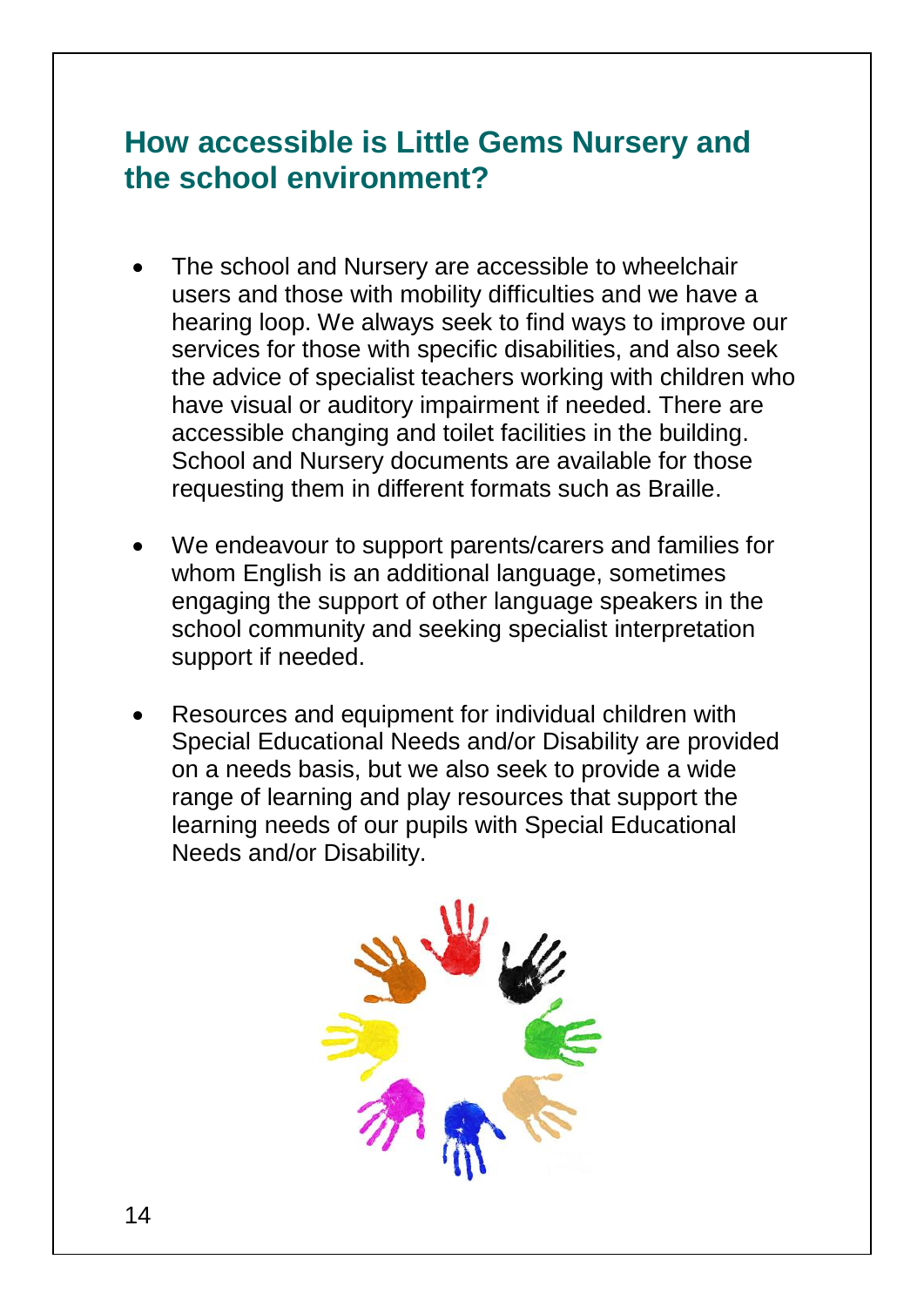# **How will Little Gems Nursery prepare and support my child to join school or transfer to a new setting or school at the next stage of education?**

- Mrs Hicks works closely with other Nurseries to ensure children have a good transition should they need to move settings. We also work with other primary schools and communicate with the staff there when children with Special Educational Needs and/or Disability are transferring to school. Information is shared through meetings, telephone calls, visits and children's records and documents.
- If your child has an Education Health and Care Plan, Mr Jones will contact the SENDCo at your child's new school to pass on information about how your child has been supported.
- Some children have complex needs that require a higher level of support, but do not have an Education Health and Care Plan, when they start school and if this is the case, we will seek extra support from the Local Authority through the Transition Support Funding process. This process will involve you and your child, Mrs Hicks and Mr Jones, any professionals involved with your child, as well as other professionals such as the Educational Psychologist.
- We will try identify such complex needs early so that the right support and advice can be accessed, and we hold regular meetings with you and other professionals where a decision to apply for Transition support can be agreed.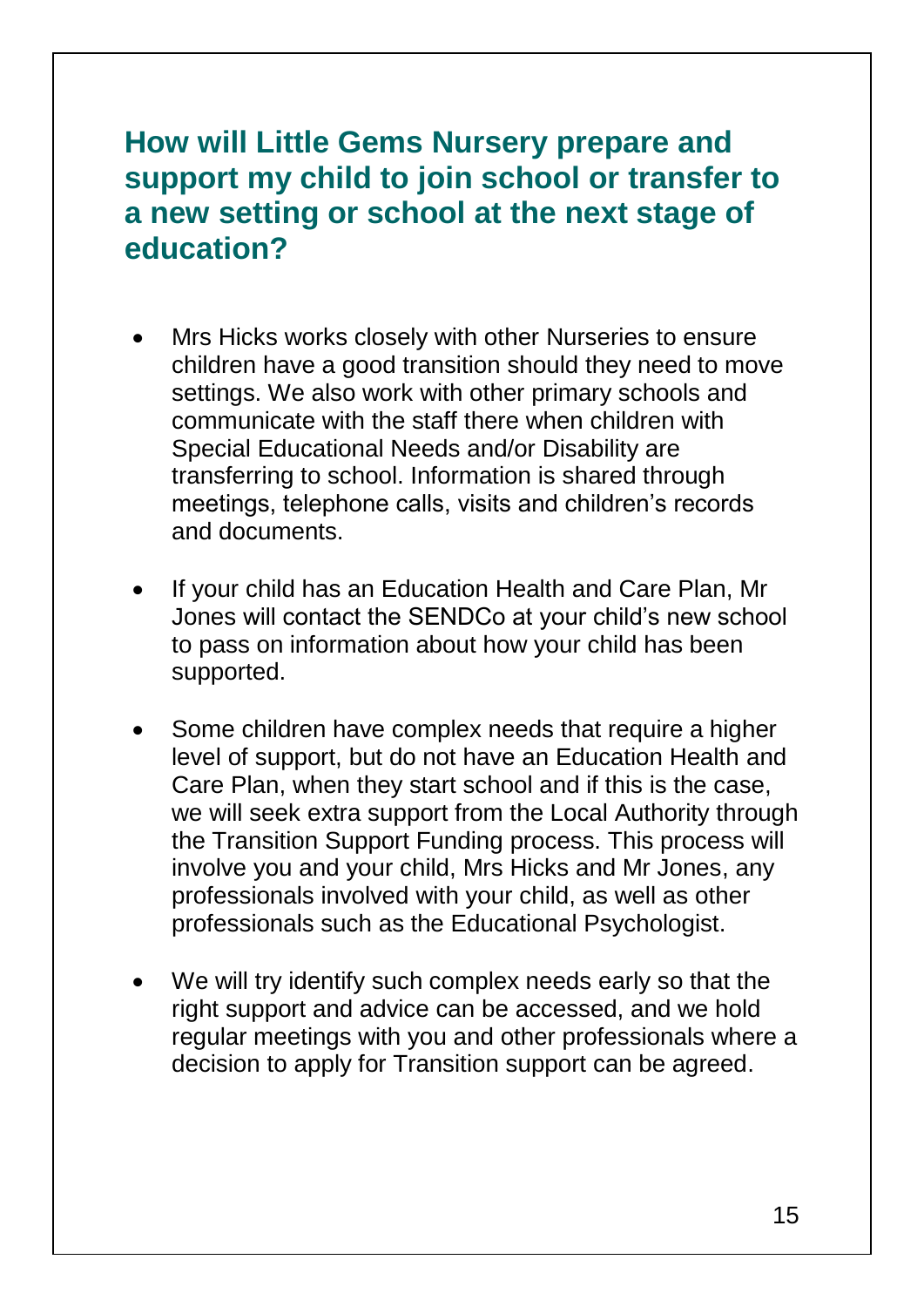### **How are Little Gems Nursery's resources allocated and matched to children's special educational needs?**

 The Headteacher decides on the budget for Special Educational Needs and/or Disability, in consultation with the Governors, on the basis of need of children in the Nursery.

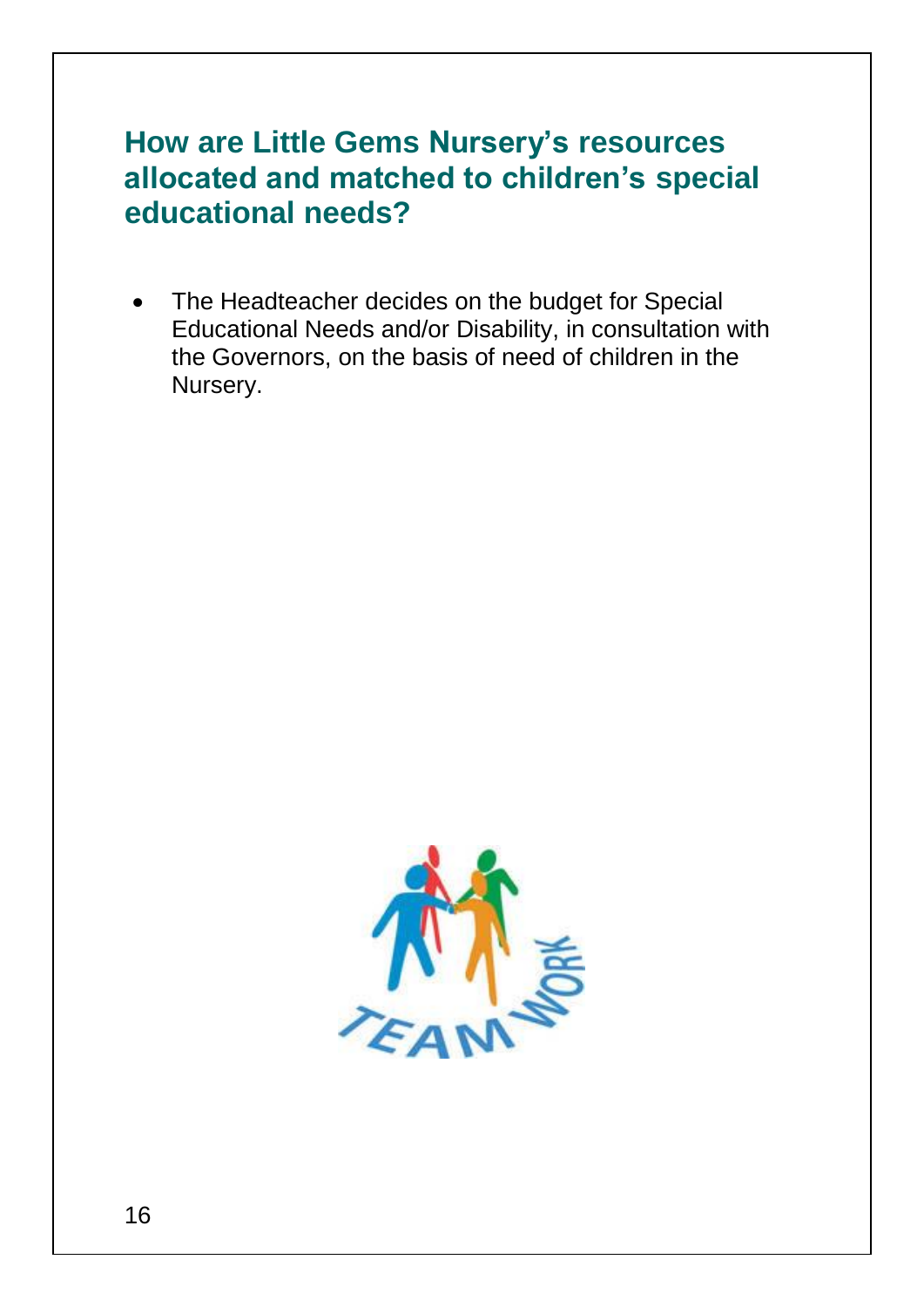#### **How is the decision made about what type and how much support my child will receive?**

- Decisions about the support your child will receive are made through discussions with you, Mrs Hicks, Mr Jones, Mr Gumm and other relevant professionals. These discussions usually take place at review meetings, which are held regularly for children with complex needs, or at the planning and review meetings for Personal Learning Plans. Decisions will also be made as to whether further assessment is needed by other specialists, and the advice of specialist professionals will be used in deciding what support your child needs.
- Regular Pupil Progress Reviews are held to evaluate a child's progress, decide whether further or new support is needed and suggest ways in which this support is accessed. The next step is to discuss the outcome of the progress review discussions with you and to agree a way forward.
- The impact of the support will be judged against the progress your child has made, and may also involve looking closely at what they can now do as a result of the support they have received.